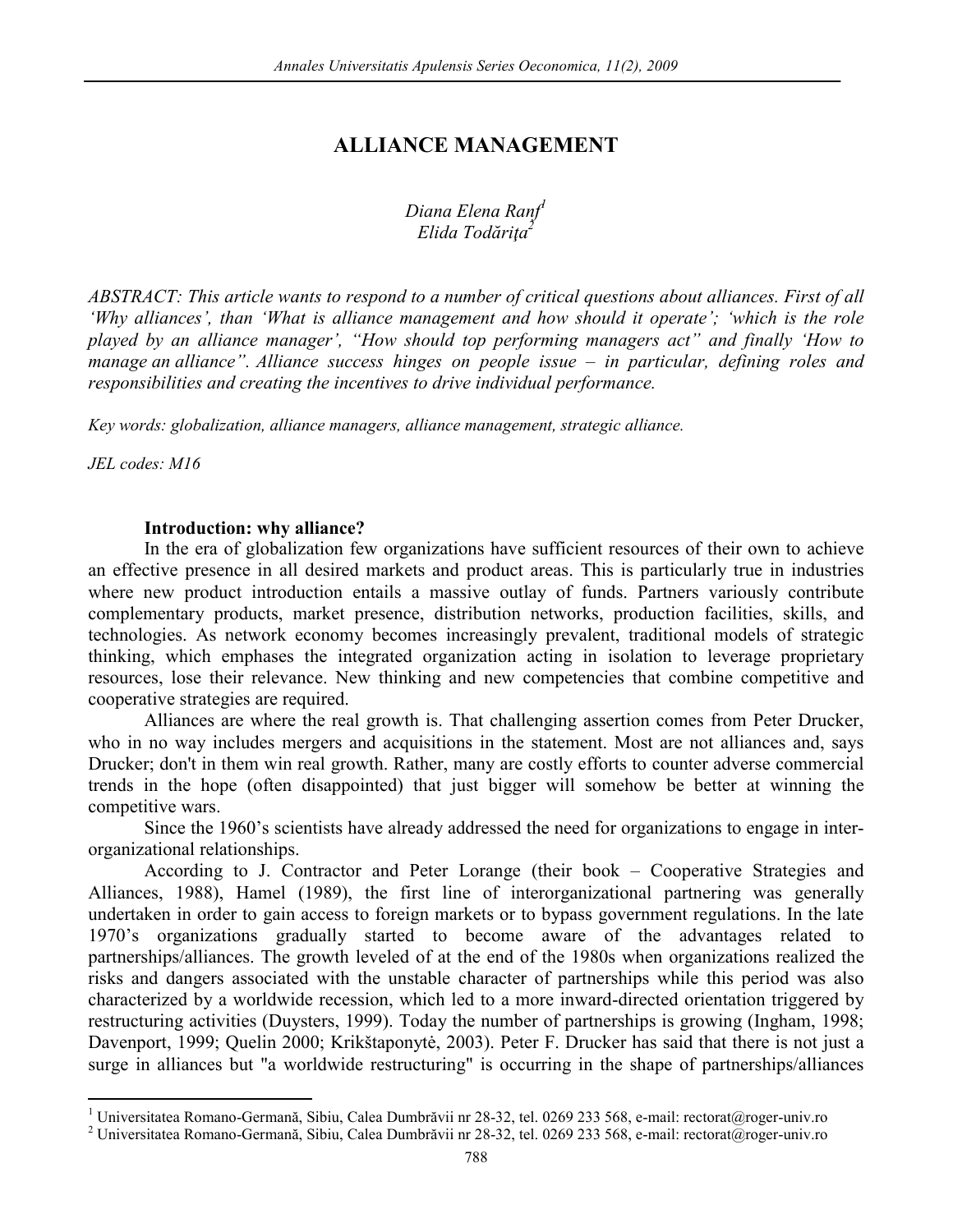(Krikštaponytė, Pukelienė, 2003; Valantinienė, 2006). Also they create the paradigm of successful business management and development cause by the increase of globalization more and more the traditional industrial model transforms to orientate to network business model.

Today, alliances can be found across every business sector, from health care to multi-media to high technology.

Drawing on the concept of a life cycle, the authors suggest that an alliance should be seen as a dynamic entity, a complex interaction of business and interpersonal activities. Managers are often more comfortable addressing the commercial side of alliances, and tend to neglect the interpersonal aspects of the partnerships they manage. However, the interpersonal relationship-which helps define the alliance "dream," facilitates dialogue, and strengthens ties between partners-is as crucial to the alliance's success as traditional business and product/market concerns.

Alliance management presents both strategic and human resource issues to firms. First, the strategic goals of the alliance must be clearly defined and articulated. Then, as the alliance evolves, managers must be attuned to the changing dynamics of the environment and of the firm's own objectives. Alliance partners' ability to openly question the strategic direction of-and joint commitment to-the partnership is a sign of the alliance's health.

In the judgment of Joachim Klewes and Ralf Langen from their book, "Change 2.0", change management usually refers to a change within a company. This is increasingly inappropriate since more and more companies are working together with partners in alliances, joint ventures or other cooperative arrangements. Therefore, appropriate tools have to be developed to manage change in alliances. This contribution shows how suitable construction and management of alliances may facilitate change and what specifics have to be considered in the change management of alliances.

Klewes and Langen show how companies can rely heavily on the activities of their partners, which are out of their control or which they have at most limited influence over. They observe numerous examples of such cooperative arrangements: the Star Alliance, a cooperation of airlines, the collaboration of hardware and software producers in computer industry (e.g. Microsoft and AMD), or the supply chain partnerships in the automotive industry (e.g. the case of BMW and Magna Steyr producing BMW  $\square$ sX3).

## **Alliance manager**

Very important is the role played by the alliance manager. At each stage of its evolution, an alliance presents unique managerial challenges requiring different skills and competencies on the part of the alliance manager. In the early stages, for example, the manager must be a strategic sponsor, a "visionary" who defines and promotes the alliance "dream." In later stages, he or she becomes net worker and facilitator, linking people, functions, and business areas in pursuit of the alliance's goals.

Robert F. Bruner retail in his book how successful alliances management must operate simultaneously on three levels. These levels are interorganizational, interorganizational, and interpersonal. On the interorganizational level, the alliance manager must balance the needs, resources, and desires of each of the partner companies. On the interorganizational level, alliance managers must manage the needs, resources, and desires of each of their own company. On the interpersonal level, the alliance managers must manage relationships with superiors, peers, and subordinates, not only in their own firm, but also across boundaries of their various partner organizations.

"The goal of the alliance manager is not to create harmony but to create a sense of dynamic tension", said one CEO whose company was built around alliances. "Think of the cathedral at Notre Dame with its flying buttresses. It is the equal and opposing pressure that keeps it up. That is the basic architecture inside the alliance. An alliance manager must create a situation where all the different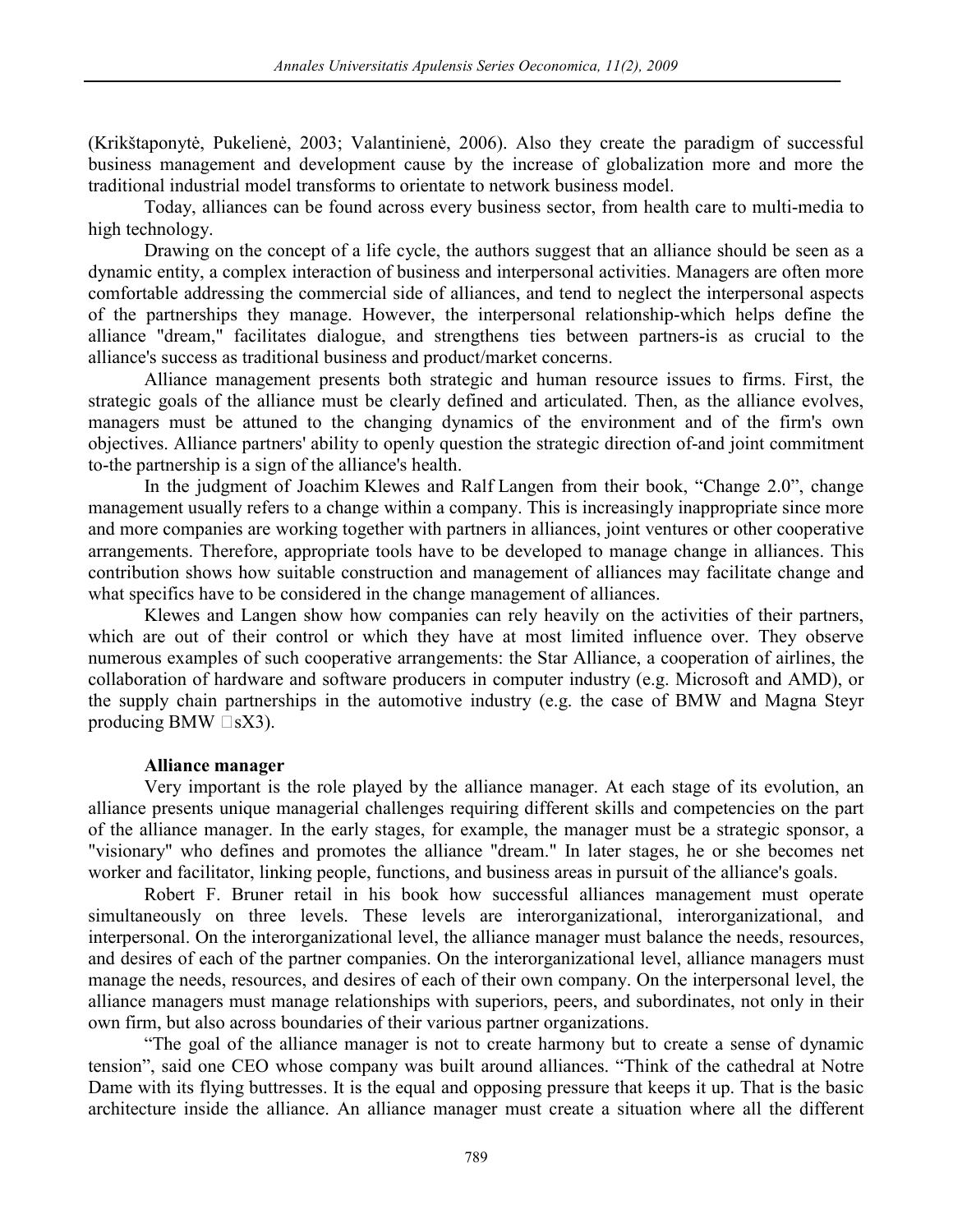forces push inward and they are so strong that they create stability, provided, of course, they are all vectored in the right direction."

Alliance management poses a unique set of challenges that set it apart from hierarchical management. Alliance management is dependent on terms like compromise, influence, trust, and commitment. Since partners maintain their autonomy, you cannot make demands, dictate, or issue directives.

The particular managerial needs of any given alliance vary in response to a wide variety of influences. Nevertheless, this framework offers a perspective for identifying the most appropriate manager for a given set of situational circumstances and an appreciation for the different roles played by the alliance manager over the various stages of the alliance  $\Box s$  life cycle. As started previously, in the early stages of the alliance, the alliance manager might be a strategic sponsor and a combination of visionary and emissary. As the alliance grows, the manager takes on the role of networked and facilitator responsible for linking key people, functions, and business area in the pursuit of the alliance  $\square$ s goals. In addition to being a manager who shoulders responsibility for the business of the alliance, the alliance manager must also be an adept mediator.

Kotter  $\Box$ s view of prototype for a twenty-first-century executive is also similar to our vision of a successful alliance manager. The commitment to learning, seeking challenges, and reflecting honestly on success and failure is consistent with our profile. The successful alliance manager is the symbol of the learning organization. Kotter describes this lifelong learner as someone who is a risk taker and a careful listener, reflective and open to new ideas.

Ard-Pieter de Man thinks that an important cause of the low success rates of alliances is that many firms do not possess an alliance capability. An alliance capability consists of the alliance experience of a firm and the alliance tools it has implemented to manage its alliances. In some industries, alliance capability is a core competence: firms can create a distinctive position vis-à-vis competitors by smart alliance management.

In 2000, the number of new alliances formed almost equaled the total number of acquisitions. However, setting up a partnership is only the beginning. Turning it into a success requires specific capabilities that have to be developed and fostered by the company itself, in order for them to become structural elements of its competitive strength. To this end alliance offices are often introduced.

#### **Alliance managers as Coaches**

However, attitudes and knowledge, while the foundation of effective alliance management, are not sufficient to guide alliances to consistent success. Top performing alliance managers also act as great coaches to all parties in the alliance.

As such, great alliance managers show the same behaviors as all great coaches (Fig. no. 1).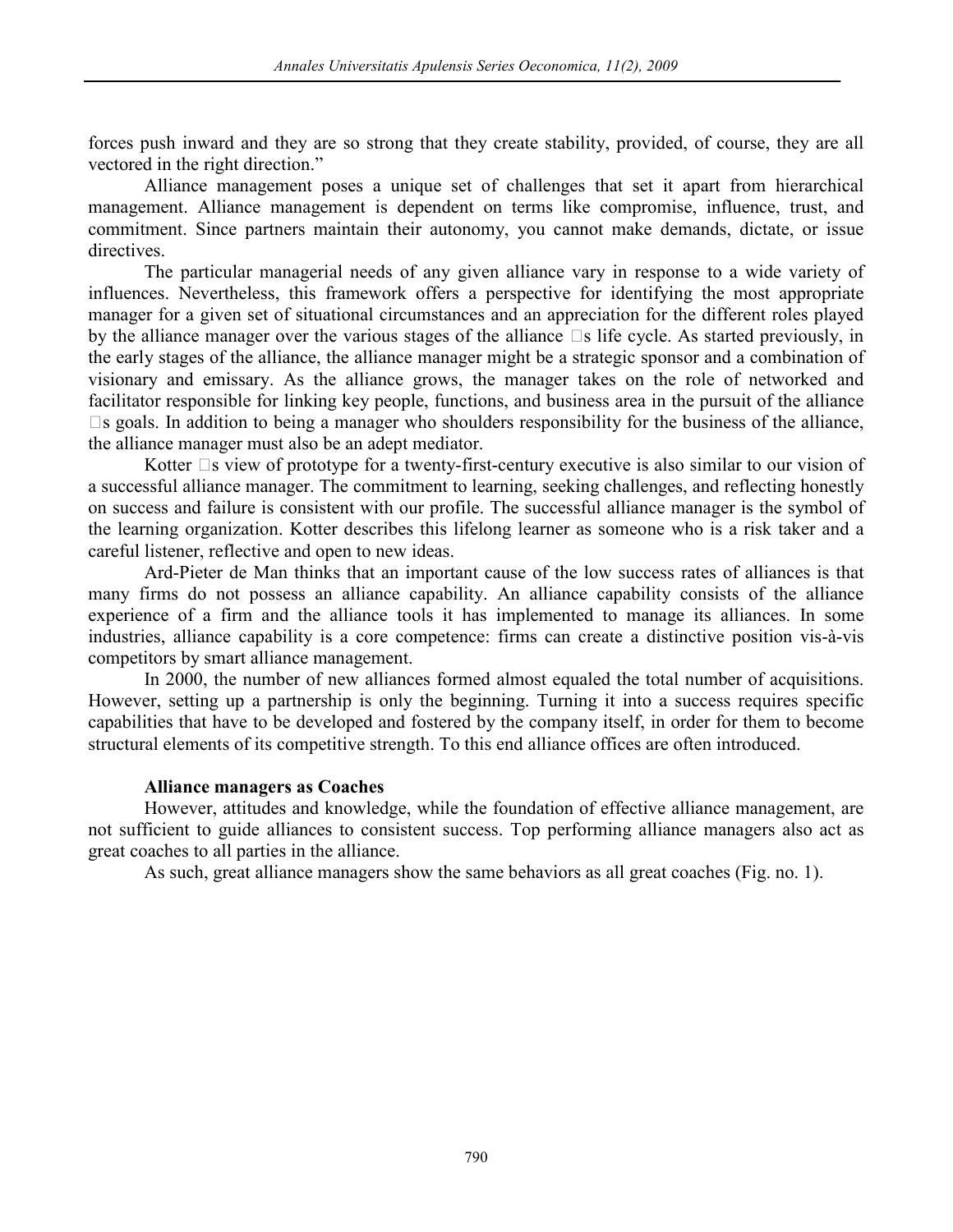

**Fig. no. 1 - Alliance manager as coaches** 

Top performing alliance managers always:

- Are extremely positive about the alliance, focusing most of their time on how to do it he right way;
- Provide their team with specific stimulus and ideas for actions designed to enhance the performance of the overall alliance;
- Check for mutual understanding, pausing frequently to ask all parties to feed back their understanding of the discussion and agreements to date;
- Aggressively require each team member to apply positive energy, ideas and understanding to their own situation until a comprehensive, highly detailed action plan is developed;
- Continuously monitor the actions and behaviors of the alliance partners to ensure adherence to the plan and provide quick responses to emerging problems.

Frank Caroll, initially as Vice President of Manufacturing for Collagen Aesthetics is a top performing alliance manager. He has developed successful alliances to facilitate product development and manufacturing for a wide variety of biotech products ranging from the development of Botox to the replacement of filters in blood plasma manufacturing. Frank consistently displays many of the attributes of a great alliance manager.

Frank and other top performing alliance managers organize their attitudes, knowledge and behaviors into four main domains, each with a series of sub domains. (Figure 2). The first and most important domain is their mental model or vision of the alliance. Top performers always have a more passionate and exciting vision of their alliance than less effective performers. This vision always includes an understanding of the social value of the alliance. For example, Frank thinks of an alliance as: "a win-win relationship that leverages each partner  $\Box$ s expertise and/or cost effectiveness to provide safe and effective products that enhance patient's  $\Box$  quality of life."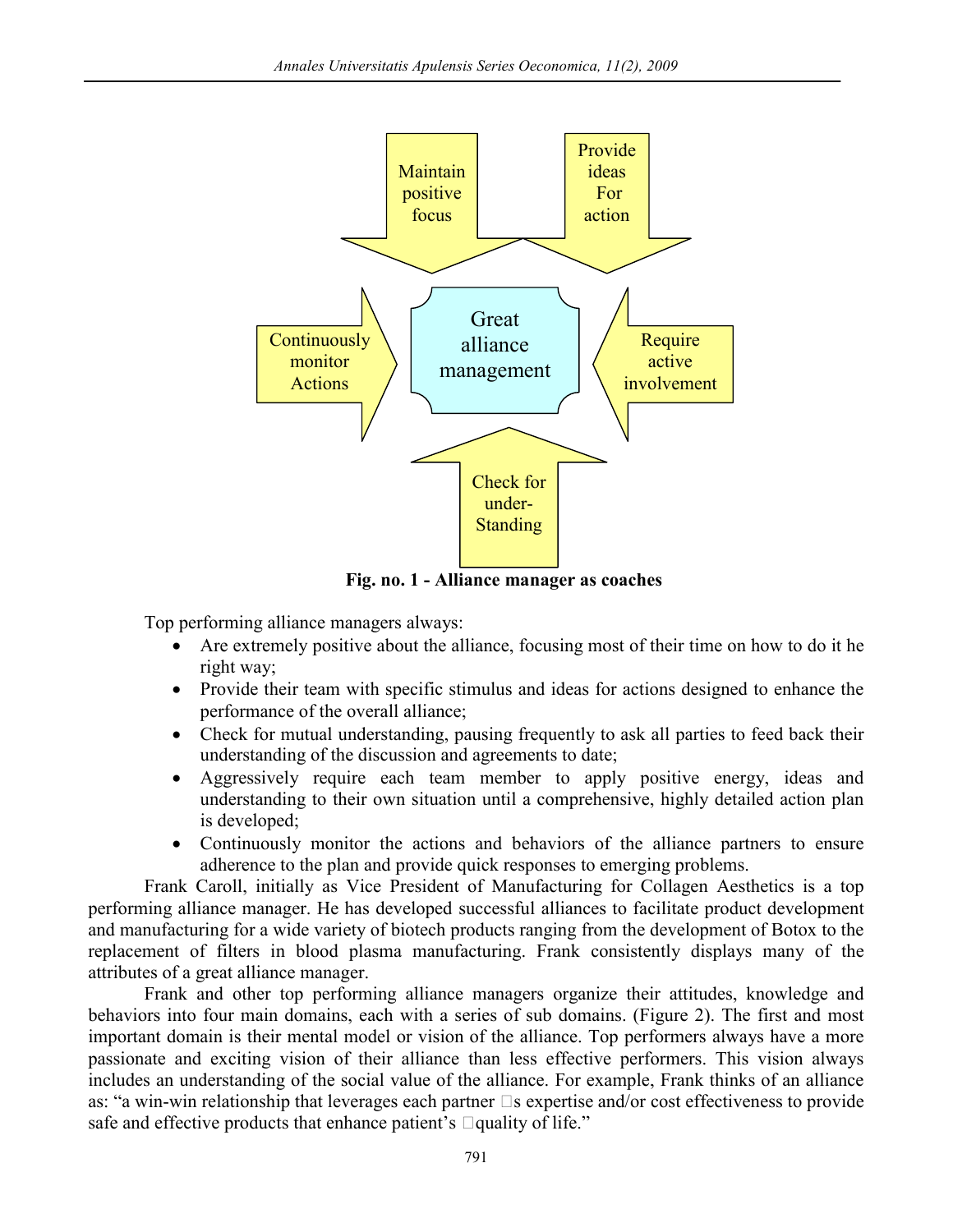For top performers, alliances are always driven by o powerful, energizing mental model that stresses a positive social impact typical of the industry.



**Fig. no. 2 - Alliance Managers %Secret Sauce** 

Because of the difference in the underlying framing of the alliance relationship, top performers do everything differently. They say different things to their alliance partners structure the relationship differently and even sit in different places during alliance meetings. By grounding their behavior in a socially powerful, win-win relationships, top performing managers can be open to a much broader exploration of the alliance.

In addition, top performing alliance managers are significantly more effective at detecting and managing risk situations than less effective managers. For instance, top performing alliance managers in a large consulting company recognize that the "official story" (Seidman and McCauley, 2003) of an alliance is rarely the true reason for the alliance. Instead, top performers; listen for certain casual phrases that define the "real story" of an alliance. These informal statements actually represent the true goals of the alliance and are almost always significantly different than more formal statements provided in standard documentation. In turn and in sharp contrast to less effective alliance managers, the top performing alliance managers align all of their work with these real goals as the focus, virtually ignoring the official statements.

Finally, the top performers are very aggressive about using supporting resources. They have already identified the reports, processes, training or documents that provide the most value and, with rifle-shot precision, employ them in just the time and place that creates value for the alliances. In one situation, for example, Frank Caroll  $\Box$  steam had identified and specified the use of the specific federal certification form, culled from the hundreds of forms available, required of an alliance partner for a particular type of blood filter replacement.

## **How to manage an alliance**

Ben Gomes-Casseres, author of *The Alliance Revolution* and co-author of *Mastering Alliance Strategy*, a professor at Brandeis University, and the principal of Alliance Strategy Consulting, think that companies that succeed with alliances put strategy first and deal-making second. For example, Cisco Systems has leveraged its capabilities impressively through a multiple of alliances. Some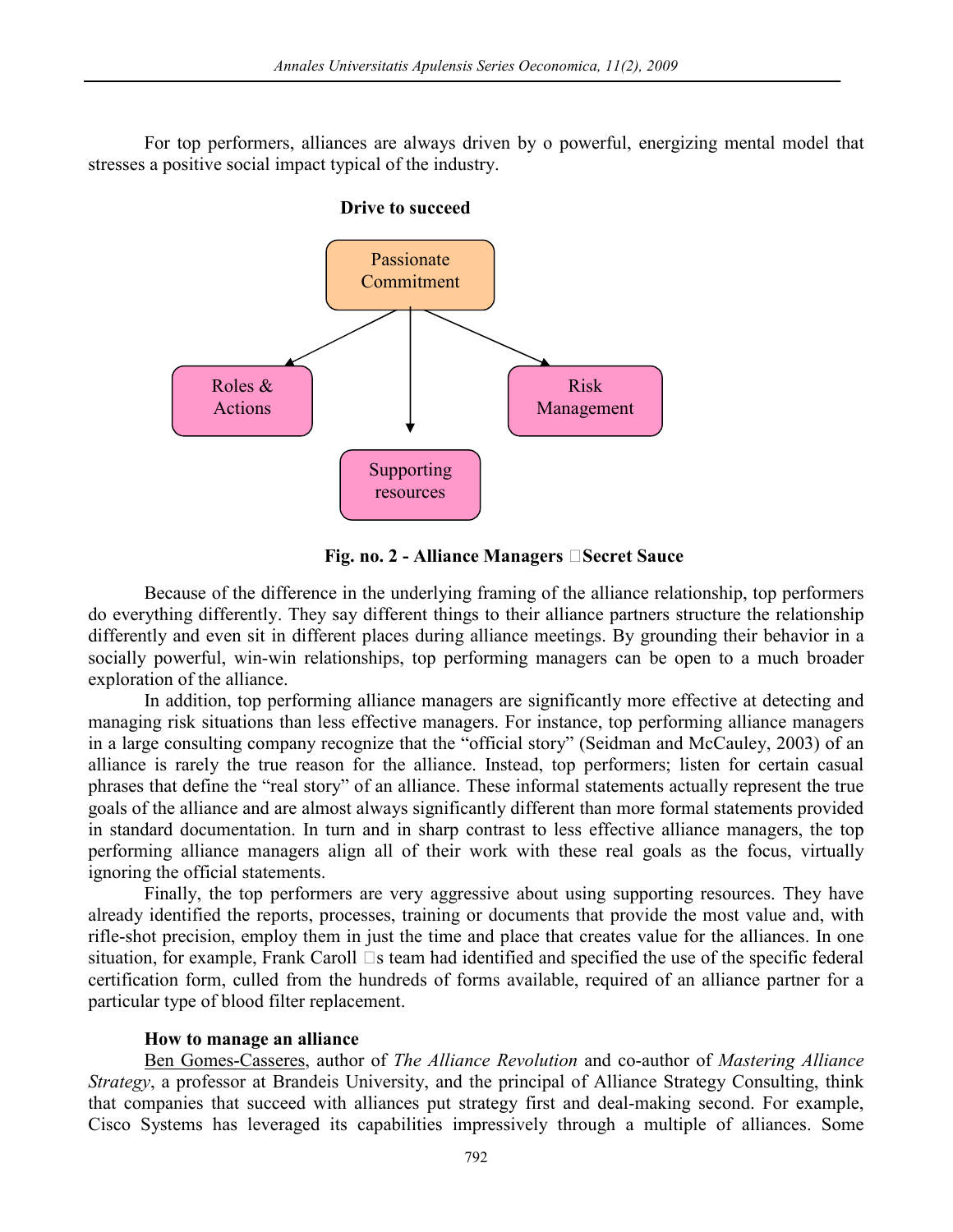alliances have survived for a long time, others were short-lived; some were narrowly focused and a few broader; and some led to full acquisitions. Partners included Motorola, Sun, EMC, and Intel. But no single alliance accounts for Cisco  $\square$  success. Rather, the way Cisco integrated its alliances into a coherent strategy and managed them over time allowed it to get the most from the partnership.

Today, the mindless alliance fever has died down, but smart firms are still using alliances as flexible tools to further their business strategies. The action is worldwide and by no means confined to the USA. In Europe, Nokia is using alliances to develop its wireless Internet business; Lufthansa uses alliances to provide seamless global service to business travelers; DaimlerCrysler is using alliances to expand in Asia.

One of the fundamental conclusion from the experience of the last decade or so, is that companies that have a "strategic alliance" without a coherent "alliance strategy" are almost sure to fail. The difference is more than semantic. A strategic alliance refers to a deal and a specific organization and contract; an alliance strategy is much broader and deeper. It has hour elements:

- A business strategy that shapes the logic and design of an alliance;
- A dynamic view to guide the management of each alliance;
- A portfolio approach to manage the firm  $\square$  s "constellation" of alliance;
- An organizational infrastructure to build and sustain the alliance capability.

These four components of alliance strategy must be consistent with the broader strategy of the firm and with its organizational culture, as illustrated in the next figure.



**Fig. no. 3 - The arc of alliance strategy** 

Most managers would agree in principle that an alliance needs to be backed by a business strategy. Signing up as many partners as possible is not a strategy – and worse, it can drain the company of vital resources.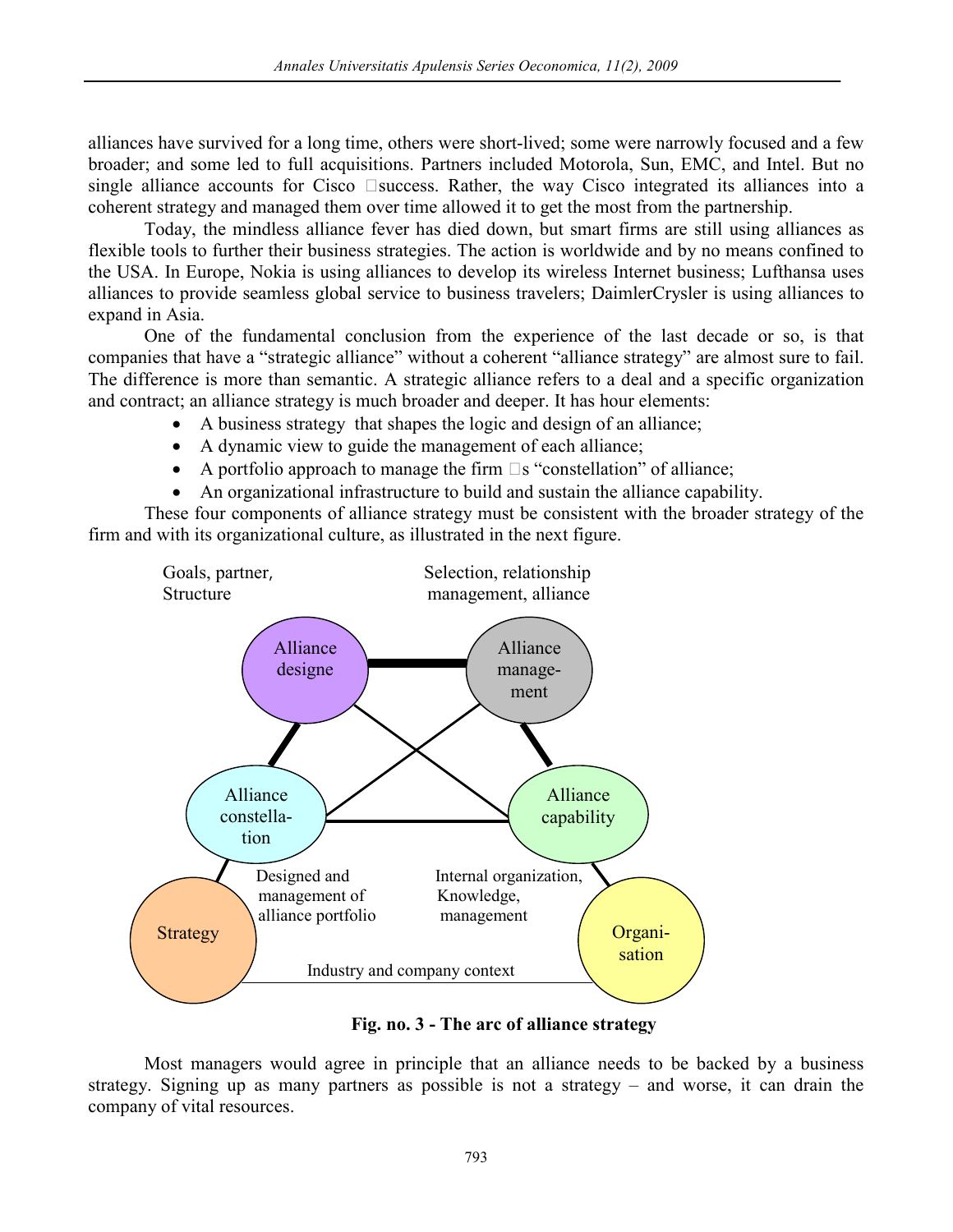The reason lies partly in the tendency of the deal's champions to see the alliance itself as a goal. Often, the opportunity for an alliance arises suddenly - prompted by an inquiry, a competitor's move, or a Chief Executive's conversations with a counterpart. Before they know it, companies are 'doing the deal' rather than determining what kind of deal is best. Time to think can seem a luxury, but it is precisely because of the tendency to focus on the transaction that it is essential to examine how the alliance fits the business strategy. Alliances have many goals, depending on the strategy. Being clear on how the alliance fits the business strategy is important when evaluating its performance. The true value of any alliance is usually not evident from the narrow costs and revenues of the collaboration itself, even when the alliance is a stand-alone joint venture. Because the alliance is part of a broader strategy, its effect must be measured in terms of its contribution to that strategy.

For example, the venture between **Xerox** and **Fuji Photo Film** was created to help Xerox sell copiers in Japan. Over time, Xerox's strategy and Fuji Xerox's capabilities evolved so the venture became a supplier of products to Xerox globally and a partner in developing technologies. The joint venture was profitable, grew in size and issued modest dividends to XeroxToday, this forty two year old joint venture is arguably the most successful US-Japanese alliance on record, because of the way it helped Xerox compete globally. The alliance's role in corporate strategy is much bigger than the partnership itself.

Automobile companies today are discovering this fact as allies try to use alliances to rationalize their global operations. Renault and Nissan, DaimlerChrysler and Mitsubishi, Ford and Mazda – each pair is trying to integrate its supply chains, share technology, and produce expensive components jointly.

## **Conclusions**

With the significant emergence of globalization, organizations from all sectors of the economy are increasingly bringing their forces together to achieve collaborative advantage and to remain competitive.

The global economy requires firms who wish to compete internationally to become more flexible in their operations; to use advanced technology to produce high-quality, reasonably-priced goods; to rely on speed-to-market methods of operation; to use multi-site locations; and to adopt justin-time production and delivery and world-wide components sourcing.

Alliances come in all shapes and sizes, but share the same essential foundation: the belief that as active and sharing partners, both sides will achieve high ambitions that otherwise lie beyond reach. And the vital means is communication, in which the Internet, especially in its extranet form, plays the crucial role.

Companies will not survive if they try to do everything themselves. But they will not be served well by a headlong rush into multiple deals. Only a real alliance strategy will give them a fighting chance.

## **References:**

1. Ben Gomes-Casseres (2004) "Alliance Strategy: Managing Beyond the Alliance", available online at http://www.alliancestrategy.com/PDFs/BGC%20AllianceStrategy%20CriticalEYE04.pdf;

2. Irena Valantinienė, Ingrida Krikštaponytė "Winning Challenge in the Era of Globalization: the Mastery of Business Management and Development", available online at http://baitas.lzuu.lt/~mazylis/julram/12/160.pdf;

3. Robert Heller (2006) "Business Alliances: Working with your Business Competitors Instead of Against Them" available online at http://www.thinkingmanagers.com/management/businessalliances.php;